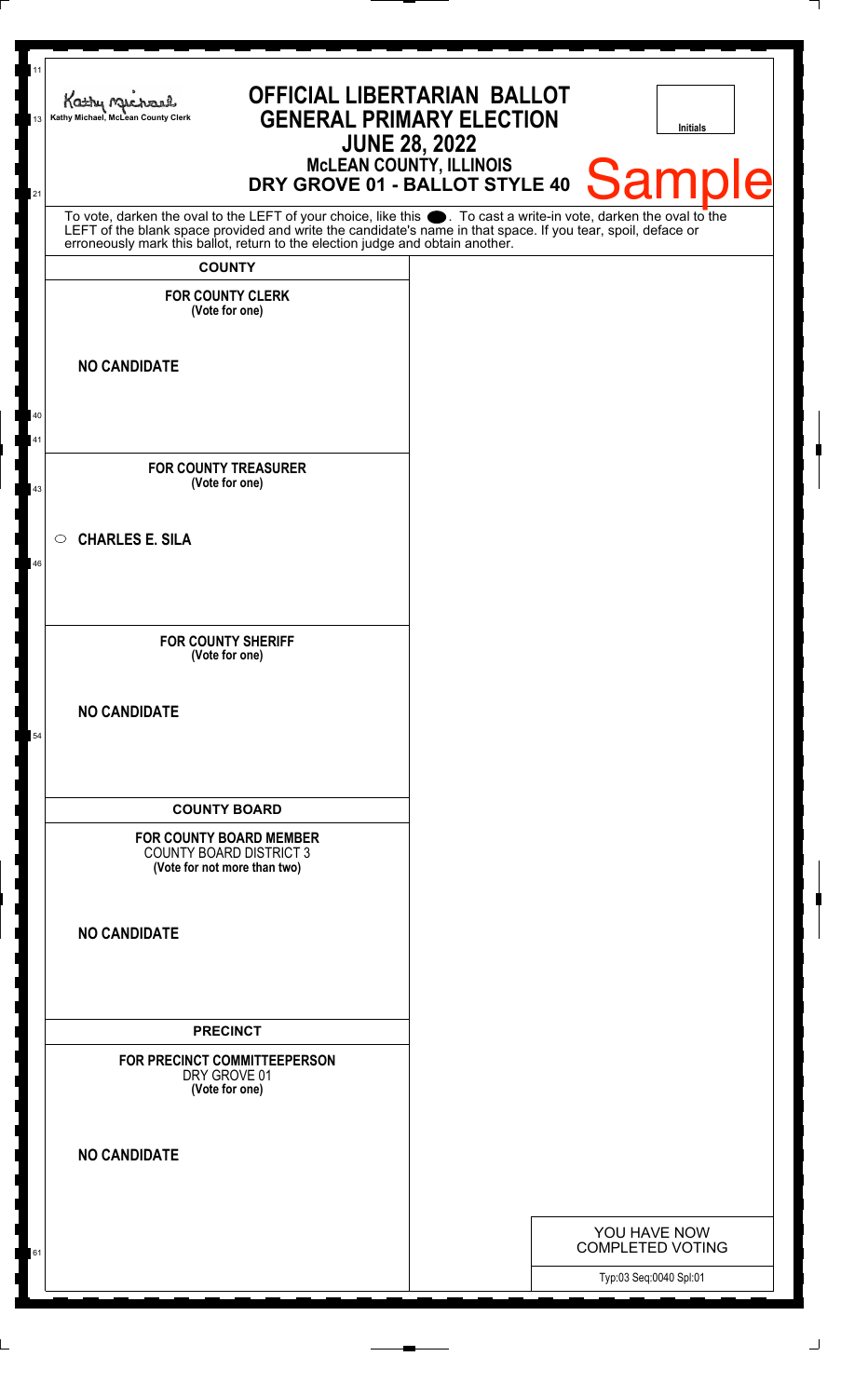| <b>OFFICIAL LIBERTARIAN BALLOT</b><br>Kathy Mechand<br><b>GENERAL PRIMARY ELECTION</b><br>Kathy Michael, McLean County Clerk                                                                                                                                                                                           | <b>JUNE 28, 2022</b> |                        | Initials                                |
|------------------------------------------------------------------------------------------------------------------------------------------------------------------------------------------------------------------------------------------------------------------------------------------------------------------------|----------------------|------------------------|-----------------------------------------|
| McLEAN COUNTY, ILLINOIS<br>DRY GROVE 01 - BALLOT STYLE 41                                                                                                                                                                                                                                                              |                      |                        | <b>Sample</b>                           |
| To vote, darken the oval to the LEFT of your choice, like this $\bullet$ . To cast a write-in vote, darken the oval to the LEFT of the blank space provided and write the candidate's name in that space. If you tear, spoil, deface<br>erroneously mark this ballot, return to the election judge and obtain another. |                      |                        |                                         |
| <b>COUNTY</b><br><b>FOR COUNTY CLERK</b>                                                                                                                                                                                                                                                                               |                      |                        |                                         |
| (Vote for one)                                                                                                                                                                                                                                                                                                         |                      |                        |                                         |
| <b>NO CANDIDATE</b>                                                                                                                                                                                                                                                                                                    |                      |                        |                                         |
|                                                                                                                                                                                                                                                                                                                        |                      |                        |                                         |
| <b>FOR COUNTY TREASURER</b>                                                                                                                                                                                                                                                                                            |                      |                        |                                         |
| (Vote for one)                                                                                                                                                                                                                                                                                                         |                      |                        |                                         |
| <b>CHARLES E. SILA</b>                                                                                                                                                                                                                                                                                                 |                      |                        |                                         |
|                                                                                                                                                                                                                                                                                                                        |                      |                        |                                         |
| <b>FOR COUNTY SHERIFF</b><br>(Vote for one)                                                                                                                                                                                                                                                                            |                      |                        |                                         |
| <b>NO CANDIDATE</b>                                                                                                                                                                                                                                                                                                    |                      |                        |                                         |
| <b>COUNTY BOARD</b>                                                                                                                                                                                                                                                                                                    |                      |                        |                                         |
| <b>FOR COUNTY BOARD MEMBER</b><br><b>COUNTY BOARD DISTRICT 3</b><br>(Vote for not more than two)                                                                                                                                                                                                                       |                      |                        |                                         |
| <b>NO CANDIDATE</b>                                                                                                                                                                                                                                                                                                    |                      |                        |                                         |
| <b>PRECINCT</b>                                                                                                                                                                                                                                                                                                        |                      |                        |                                         |
| FOR PRECINCT COMMITTEEPERSON<br>DRY GROVE 01<br>(Vote for one)                                                                                                                                                                                                                                                         |                      |                        |                                         |
| <b>NO CANDIDATE</b>                                                                                                                                                                                                                                                                                                    |                      |                        |                                         |
|                                                                                                                                                                                                                                                                                                                        |                      |                        |                                         |
|                                                                                                                                                                                                                                                                                                                        |                      |                        | YOU HAVE NOW<br><b>COMPLETED VOTING</b> |
|                                                                                                                                                                                                                                                                                                                        |                      | Typ:03 Seq:0041 Spl:01 |                                         |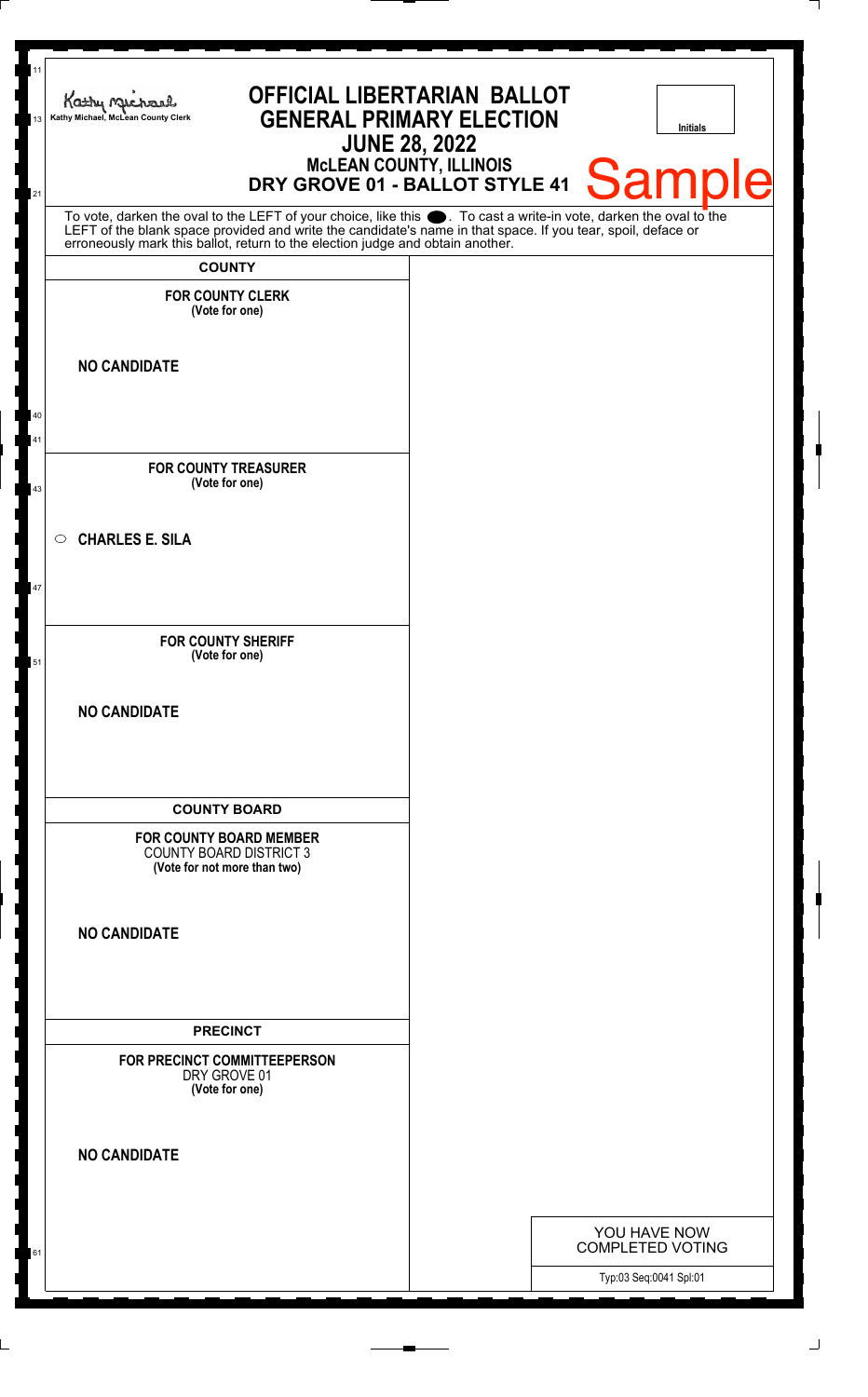| Kathy Michael, McLean County Clerk<br>13<br>21 | Kathy Michael<br><b>GENERAL PRIMARY ELECTION</b><br>MCLEAN COUNTY, ILLINOIS<br>DRY GROVE 01 - BALLOT STYLE 42 Sample                                                                                                                                                                                                                    | <b>OFFICIAL LIBERTARIAN BALLOT</b><br><b>JUNE 28, 2022</b> |                                                   | <b>Initials</b> |
|------------------------------------------------|-----------------------------------------------------------------------------------------------------------------------------------------------------------------------------------------------------------------------------------------------------------------------------------------------------------------------------------------|------------------------------------------------------------|---------------------------------------------------|-----------------|
|                                                | To vote, darken the oval to the LEFT of your choice, like this $\bullet$ . To cast a write-in vote, darken the oval to the LEFT of the blank space provided and write the candidate's name in that space. If you tear, spoil, deface<br>erroneously mark this ballot, return to the election judge and obtain another.<br><b>COUNTY</b> |                                                            |                                                   |                 |
|                                                | <b>FOR COUNTY CLERK</b><br>(Vote for one)                                                                                                                                                                                                                                                                                               |                                                            |                                                   |                 |
| <b>NO CANDIDATE</b>                            |                                                                                                                                                                                                                                                                                                                                         |                                                            |                                                   |                 |
| 40<br>41                                       |                                                                                                                                                                                                                                                                                                                                         |                                                            |                                                   |                 |
| 43                                             | <b>FOR COUNTY TREASURER</b><br>(Vote for one)                                                                                                                                                                                                                                                                                           |                                                            |                                                   |                 |
| <b>CHARLES E. SILA</b><br>$\circ$              |                                                                                                                                                                                                                                                                                                                                         |                                                            |                                                   |                 |
| 47                                             |                                                                                                                                                                                                                                                                                                                                         |                                                            |                                                   |                 |
|                                                | <b>FOR COUNTY SHERIFF</b><br>(Vote for one)                                                                                                                                                                                                                                                                                             |                                                            |                                                   |                 |
| 52<br><b>NO CANDIDATE</b>                      |                                                                                                                                                                                                                                                                                                                                         |                                                            |                                                   |                 |
|                                                | <b>COUNTY BOARD</b>                                                                                                                                                                                                                                                                                                                     |                                                            |                                                   |                 |
|                                                | <b>FOR COUNTY BOARD MEMBER</b><br><b>COUNTY BOARD DISTRICT 8</b><br>(Vote for not more than two)                                                                                                                                                                                                                                        |                                                            |                                                   |                 |
| <b>NO CANDIDATE</b>                            |                                                                                                                                                                                                                                                                                                                                         |                                                            |                                                   |                 |
|                                                | <b>PRECINCT</b>                                                                                                                                                                                                                                                                                                                         |                                                            |                                                   |                 |
|                                                | FOR PRECINCT COMMITTEEPERSON<br>DRY GROVE 01<br>(Vote for one)                                                                                                                                                                                                                                                                          |                                                            |                                                   |                 |
| <b>NO CANDIDATE</b>                            |                                                                                                                                                                                                                                                                                                                                         |                                                            |                                                   |                 |
|                                                |                                                                                                                                                                                                                                                                                                                                         |                                                            | YOU HAVE NOW                                      |                 |
| 61                                             |                                                                                                                                                                                                                                                                                                                                         |                                                            | <b>COMPLETED VOTING</b><br>Typ:03 Seq:0042 Spl:01 |                 |